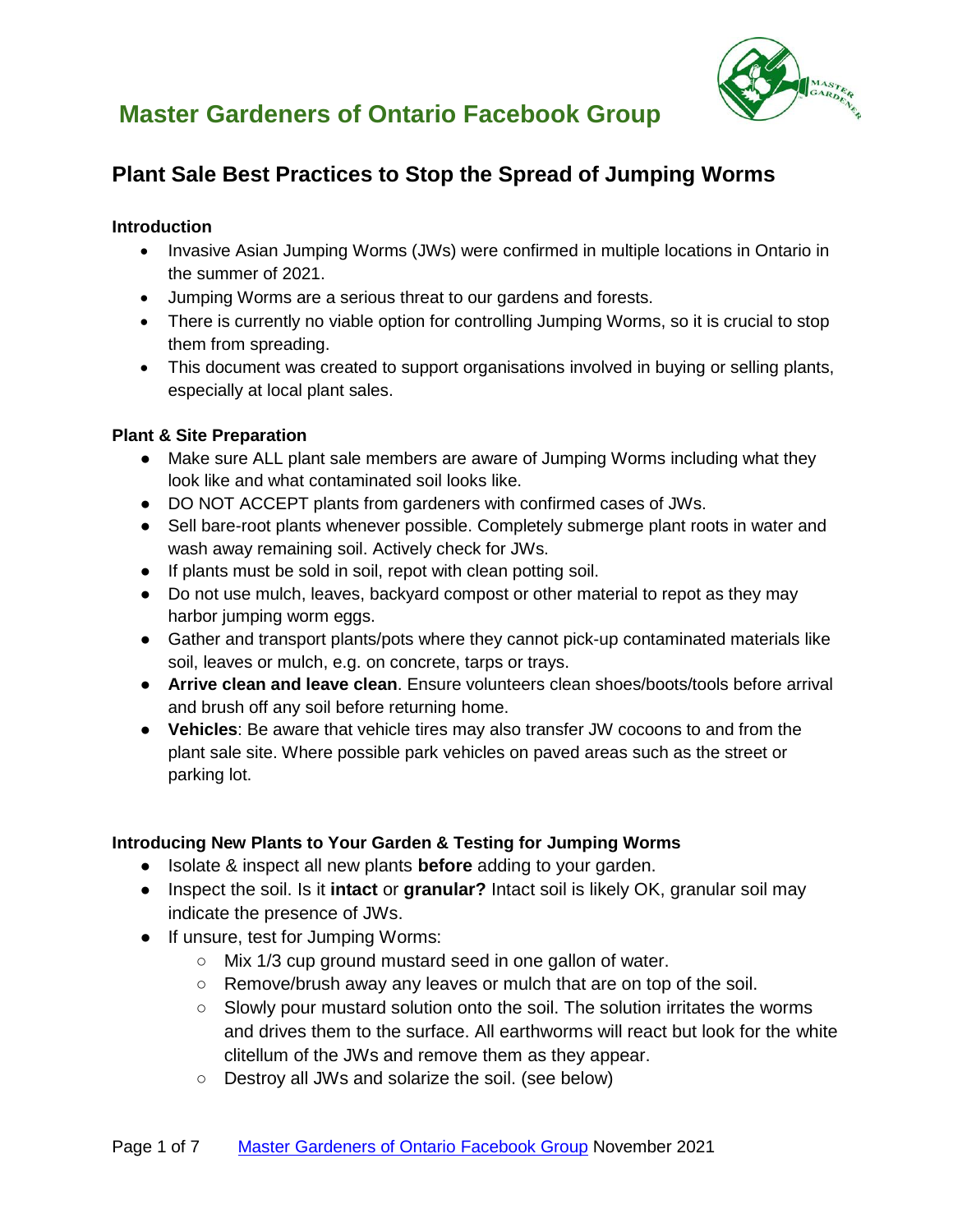

### **Jumping Worm, Cocoon & Soil Treatment**

- Handpick and destroy JWs using one of these options:
	- **Solarize** JWs by placing them in a plastic bag in the sun for at least 10 minutes.
	- **Soak** JWs in isopropyl (rubbing) alcohol.
	- $\circ$  Put JWs in a bucket of alfalfa pellets. They will dry up very quickly and have no odor.
- Dispose of dead JWs in garbage. Do not put them in the compost pile or garden.
- **Cocoons** are sensitive to heat and can be destroyed with clear plastic solarization. In late spring or summer, cover moistened soil with a sheet of transparent polyethylene for two-three weeks or until the soil temperature exceeds 40°C for at least three days. This method works best in full sun.
- **Treatment of soil/containers:**
	- **Containers**: Use boiling water to rinse the container thoroughly. This should kill any cocoons.
	- **Soil**: Strain any tested soil through a cheesecloth or tee shirt to remove water and then bag the filtered medium. Solarize the material if possible before throwing it out in the garbage.

### **Controls for JWs**

There are currently no viable Jumping Worm control methods, however the following are being explored:

- **Abrasive materials** such as biochar (ground up charcoal) and diatomaceous earth (fossilized diatoms) show some promise in killing adult jumping worms. Incorporate one of these products into the infested soil to a depth where the worms are located.
- **Saponins**: Saponins are plant derived chemicals which can act as pesticides. Some golf courses use fertilizers containing saponins to control earthworms in their turf grasses, e.g. Castaway 3-0-1 from Planet Turf, contains saponin oil derived from *Camellia sinensis*. Saponin-based fertilizers work best when applied after rain or irrigation to expel the earthworms from the soil causing them to desiccate and die. There is a concern re potential negative impacts of saponins on other soil biota such as springtails. Alfalfa is another source of saponins.
- While the current advice is for "property owners to contact a pest control company", consider the following:
	- Because there are no known control options, companies may not be able to do much beyond "limiting" populations. The worms reproduce prolifically and a single egg is all that is needed for them to spread.
	- JWs can be spread through via vehicle tires or equipment used by any control company or landscaper.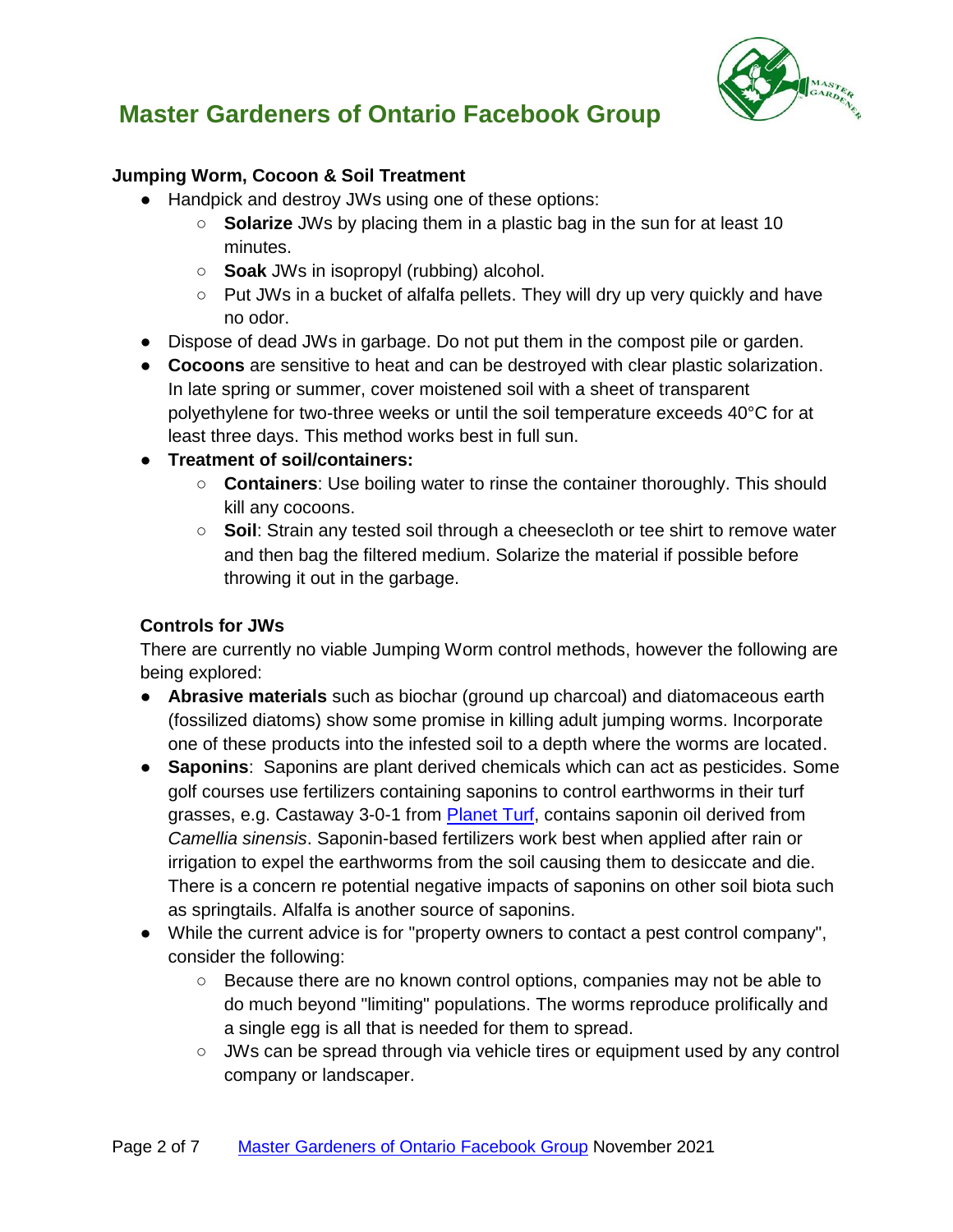

#### **Purchasing Soil, Mulch & Compost**

- When purchasing bulk mulch or compost, use a reputable producer that has heat-treated the material to a temperature of at least 40°C for at least three days to destroy the cocoons.
- It is possible for bagged mulch or soil to also be contaminated.

#### **Jumping Worm ID**

Become familiar with the appearance of JWs & affected soil by studying photos and videos of their movement.

#### **ATTENTION: Invasive jumping worms found in Ontario**

- Jumping worms (snake worms, crazy worms) refer to several species of invasive earthworms that damage gardens and natural landscapes.
- Previously rare in Canada, jumping worms have recently been found in gardens and ravines in Toronto, Hamilton, and Kent County (summer 2021).



If you see jumping worms in your area, please contact Dr. Michael McTavish (michael.mctavish@alum.utoronto.ca), University of Toronto.

| Comparison of Asian Jumping Worms and European Earthworms<br>(Definitive JW ID in red) |                                                                   |                                                                     |
|----------------------------------------------------------------------------------------|-------------------------------------------------------------------|---------------------------------------------------------------------|
|                                                                                        | Asian Jumping Worms                                               | European worms                                                      |
| Scientific names                                                                       | Amynthas tokioensis<br>Amynthas agrestis<br>Metaphire hilgendorfi | Lumbricus rubellus<br>(Common Red wiggler)<br>Other various species |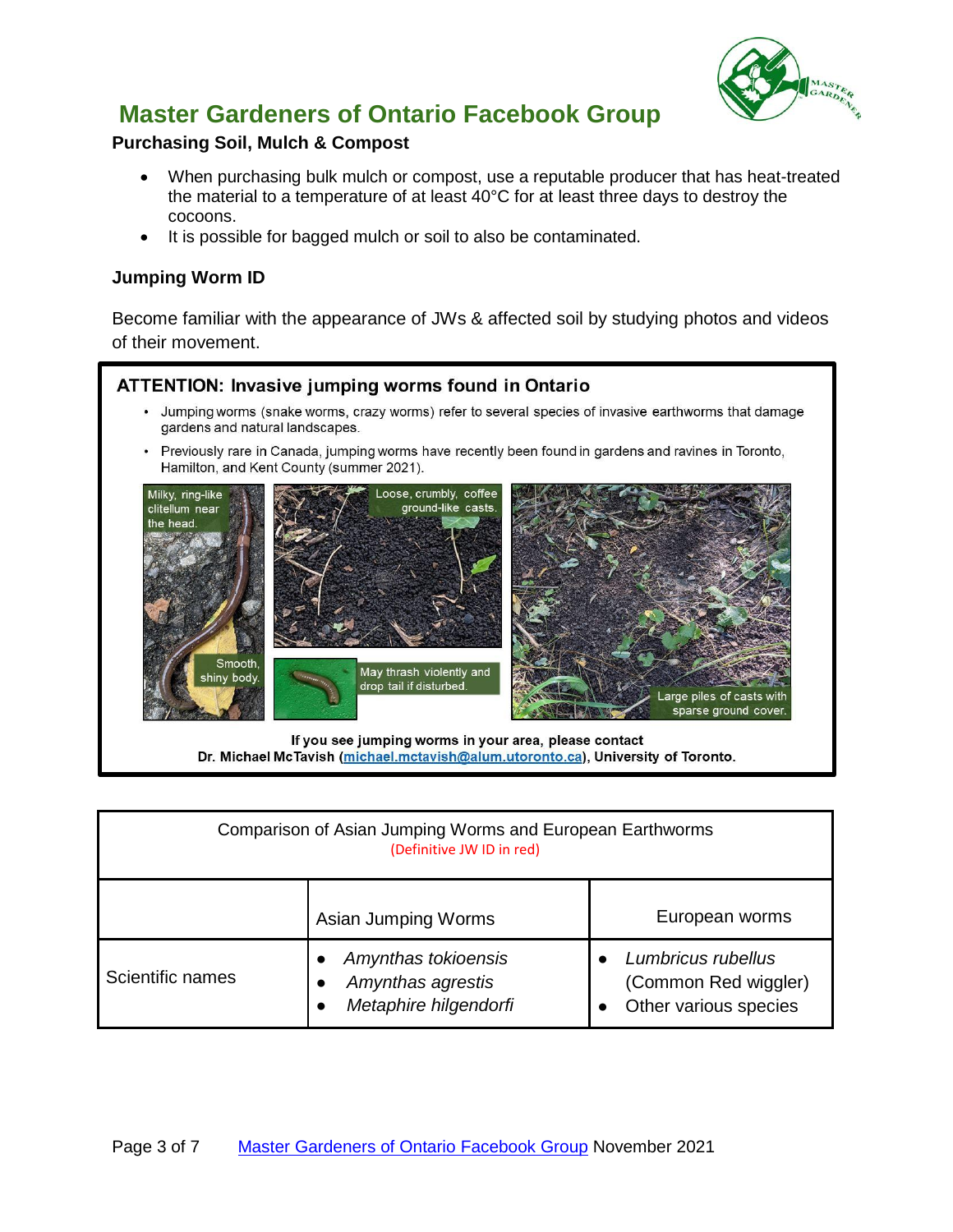

| Life cycle   | Annual species<br>Several generations per<br>season<br>Overwinters as cocoon<br>Parthenogenic (asexual<br>reproduction)<br>Takes about 70 days to<br>grow to an identifiable size<br>Baby JWs are tiny, about 10<br>mm in length.<br>Large worms seen early in<br>the year are not likely JWs<br>Small white worms seen in<br>spring are "pot worms", not<br>JWs and not actually an<br>earthworm at all | Live more than one<br>season<br>One generation per<br>$\bullet$<br>season<br>Adults burrow into soil<br>during winter to re-<br>emerge in spring<br>Sexual reproduction |
|--------------|----------------------------------------------------------------------------------------------------------------------------------------------------------------------------------------------------------------------------------------------------------------------------------------------------------------------------------------------------------------------------------------------------------|-------------------------------------------------------------------------------------------------------------------------------------------------------------------------|
| Cocoons      | Almost impossible to<br>$\bullet$<br>differentiate from soil<br>particles                                                                                                                                                                                                                                                                                                                                |                                                                                                                                                                         |
| Adult length | 7 - 20 cm depending on<br>$\bullet$<br>species<br>12.5 cm/3 inches (Amynthas<br>tokioensis)<br>14 cm/5 inches (A. agrestis)<br>$10.9 - 17$ cm/8 -12 inches<br>(Metaphire hilgendorfi)                                                                                                                                                                                                                    | 3-10 cm (Common red<br>wiggler)<br>Up to 30 cm                                                                                                                          |
| Skin         | 2-tone colour<br>Darker on their dorsal (back)<br>than on their ventral side                                                                                                                                                                                                                                                                                                                             | Reddish brown (Red<br>wiggler)<br>Red-violet to dark<br>brown (other<br>earthworms)                                                                                     |
| <b>Body</b>  | "Rigid" body<br>$\bullet$                                                                                                                                                                                                                                                                                                                                                                                | "Flaccid" body<br>Can wrap around your<br>finger                                                                                                                        |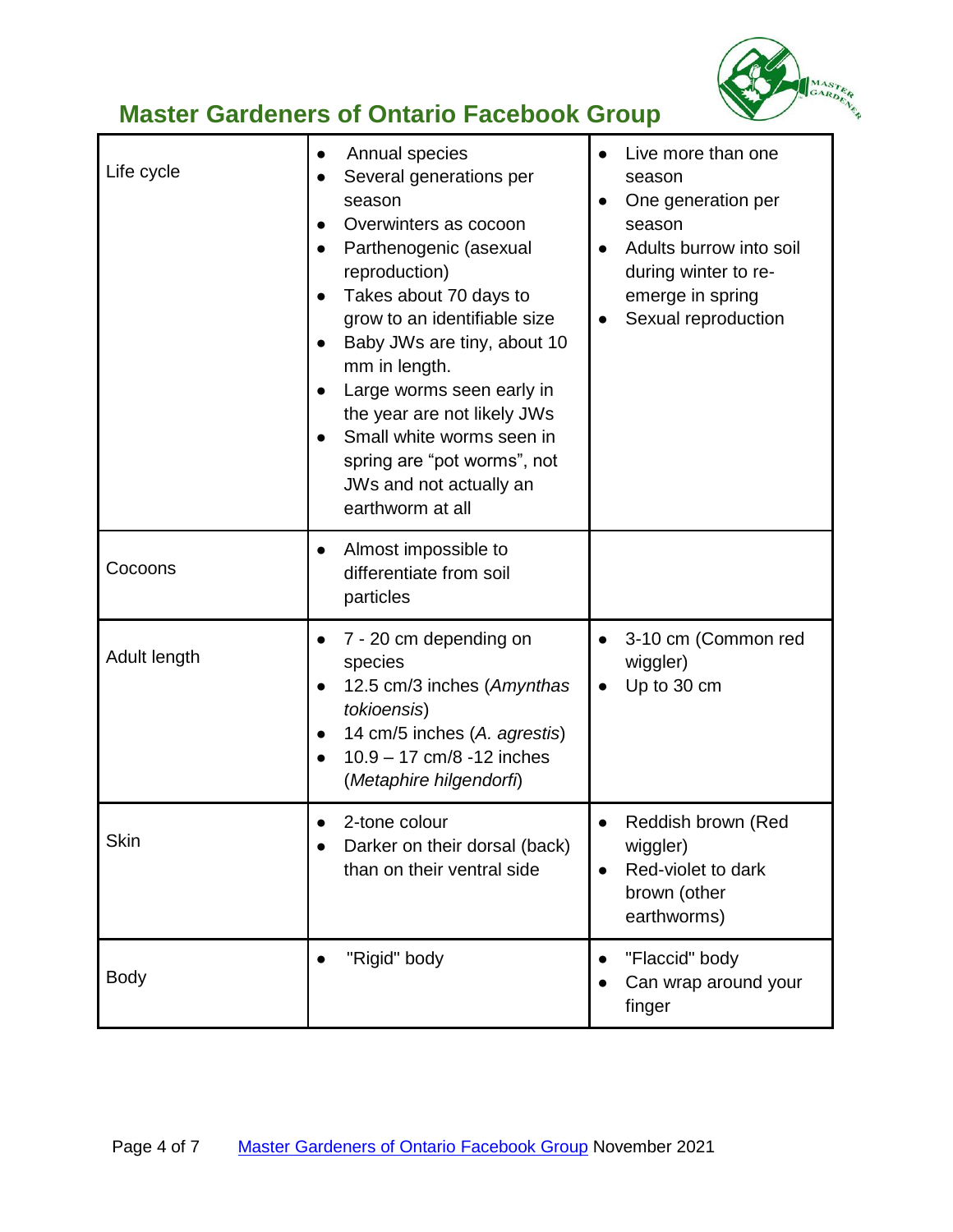

| Clitellum                 | Milky white to grey in<br>appearance<br>Whole, not split<br>Goes all the way around<br>the body<br><b>Located on segments #14-</b><br>16, nearer to the head<br>"Smooth" clitellum that<br>you can't feel with your<br>finger | Raised, pink/red<br>Saddle shape, split<br>down the back<br>Does not wrap around<br>$\bullet$<br>completely on the<br>underside<br>Located on segments<br>$\bullet$<br>$#26 - 32$ , further from<br>the head<br>"Raised" clitellum that<br>$\bullet$<br>you can "feel" with your<br>finger |
|---------------------------|-------------------------------------------------------------------------------------------------------------------------------------------------------------------------------------------------------------------------------|--------------------------------------------------------------------------------------------------------------------------------------------------------------------------------------------------------------------------------------------------------------------------------------------|
| <b>Behaviour</b>          | Very active, snake-like<br>movements<br>A rigid body which can<br>"bounce" and "flop" around<br><b>Can shed tail when</b><br>aggravated<br>Usually found in top layer of<br>soil                                              | Less active, "wiggles"<br><b>Slightly limp</b><br>Will not shed tail<br>Borrows deeper into<br>$\bullet$<br>soil                                                                                                                                                                           |
| Soil signature (castings) | Soil looks like "coffee"<br>grounds"<br>Very loose                                                                                                                                                                            | Castings in "piles"                                                                                                                                                                                                                                                                        |



The location of the **clitellum** is species-specific on all earthworms. This clitellum is located starting on the 28<sup>th</sup> segment. It is therefore **NOT** a Jumping Worm. **A JW clitellum is located on the 14th - 16th segments.** This clitellum is also **saddle shaped**. It does not go completely around the body of the worm as in the case of JWs.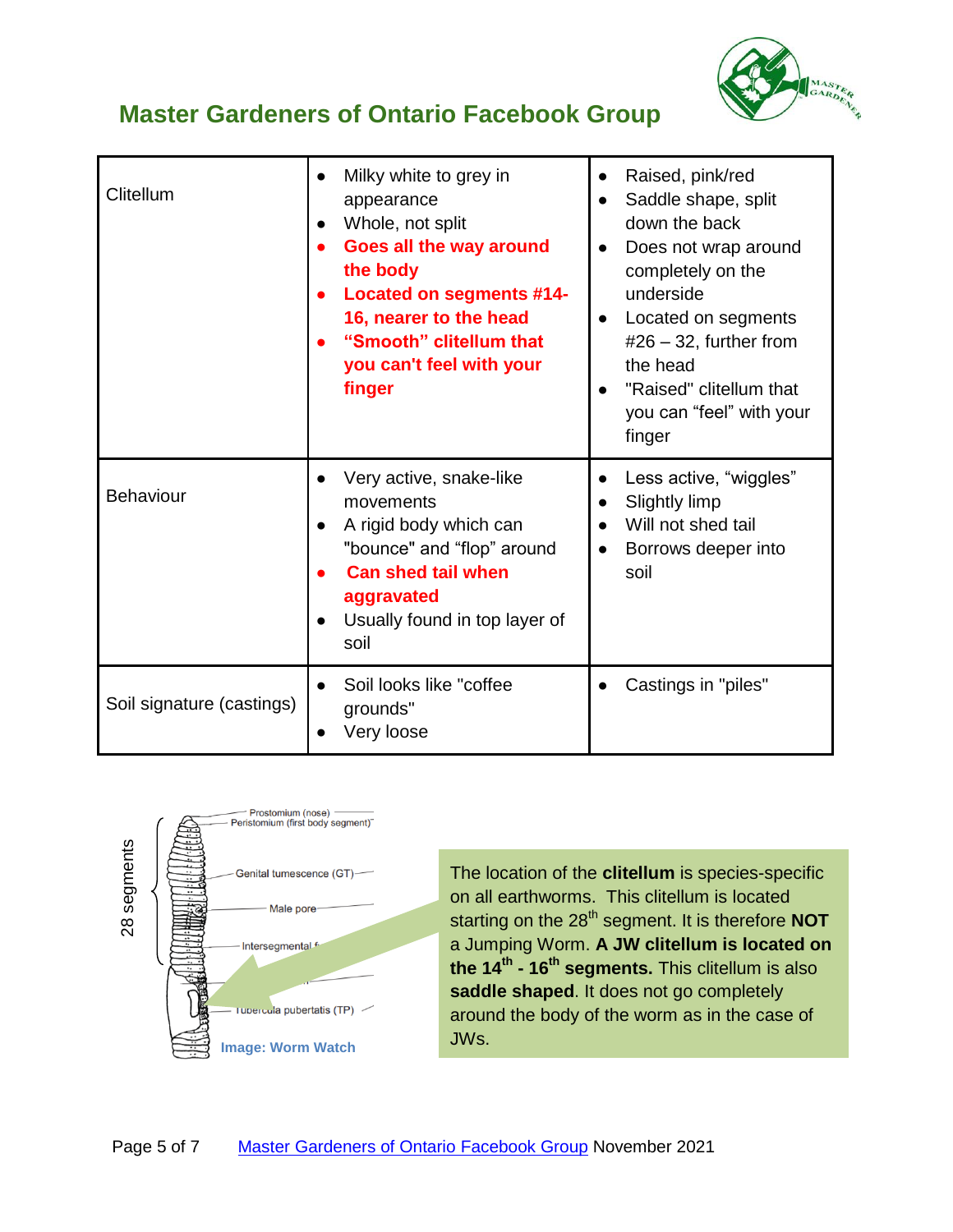

### **Stop the Spread in Your Garden**

- Produce your own compost or leaf mulch.
- Purchase plants and garden products from reputable sources. Ask nurseries, landscaping companies and soil, compost & mulch providers if they've had JW issues. If they know nothing about JWs, then be concerned.
- While compost that was properly heated up should not have worms or cocoons, they can be contaminated via backhoes, handling etc.
- When visiting private gardens, botanical gardens or trails, arrive clean (shoes, tires) and leave clean removing all soil, debris.

#### **Learn More**

- **Jumping Worms University of Minnesota Extension**
- Plant Sales and Jumping Worms
- Heat kills invasive jumping worm cocoons, could help limit spread
- University Place: Invasive Jumping Worms (Video)
- Invasive Asian Jumping Earthworms
- NC State Extension Jumping Worms
- Stop the spread of jumping worms and other invasive species
- Jumping Worms (MGOI Facebook post)
- They are here! (MGOI Facebook post)
- Map of Jumping Worm Sightings
- Confirmed invasive jumping worm sightings along the Canada-USA border
- New Asian pheretimoid "jumping earthworm" records in Canada
- Asian pheretimoid earthworms in North America north of Mexico: An illustrated key to the genera Amynthas, Metaphire, Pithemera, and Polypheretima (Clitellata: Megascolecidae)
- Using Organic Products to Reduce Earthworm Castings
- General Earthworm Diagram (Worm Watch)